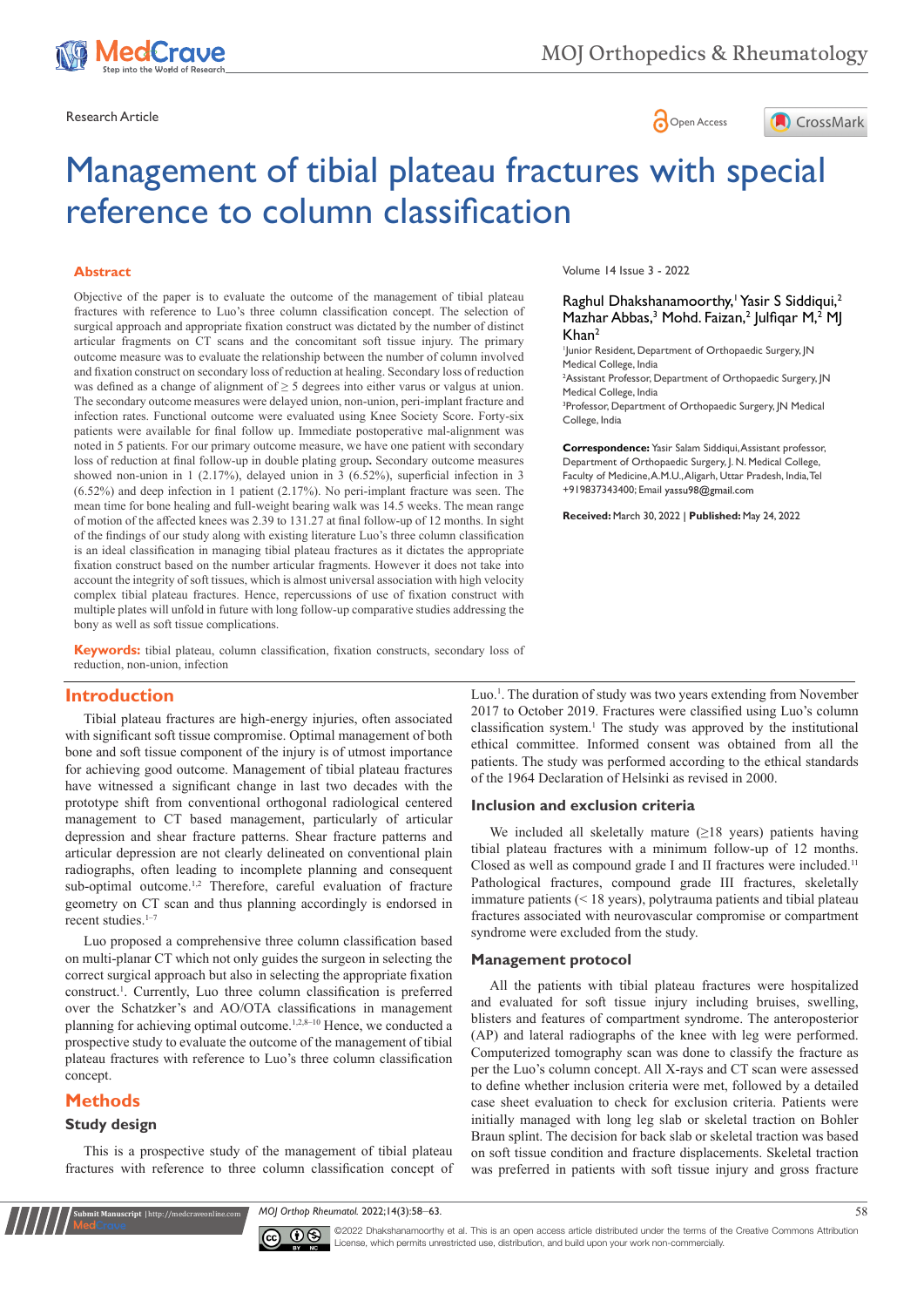displacements. Surgery was undertaken only after the swelling had subsided and skin condition improved (appearance of wrinkle sign). In our study, selection of surgical approach and appropriate fixation construct (single or multiple plates with or without cancellous screws) was dictated by the number of distinct articular fragments on CT scans of the proximal tibia and the concomitant soft tissue injury. We took soft tissue condition also for selecting the appropriate fixation construct in addition to the distinct articular fragments. Thus, we formulated a specific selection criterion for fixation construct, based on fracture geometry and soft tissue status. The fixation construct selected was applied with a goal to minimize complications (bony as well soft tissues), allowing early knee range of motion and is sturdy enough to maintain the articular reduction and alignment throughout bony healing. Following groups were made based on the fixation construct:

- 1. Single plate group (lateral or medial plate)
- 2. Single plate with cancellous screw group  $(SP + CCS)$
- 3. Dual plate group (DP).

Lateral column was approached via the conventional anterolateral approach and minimally invasive fixation technique was utilized. Medial column was approached via the conventional posteromedial approach as described by Lobenhoffer.<sup>12</sup> Posterolateral fragment was approached via posterior approach. Per-op limb alignment was checked under image intensifier. Distinct fracture fragments were addressed by separate plate or cancellous screws along with elevation of concomitant articular depression. Decision to bone graft was at the discretion of the operating surgeon. Post-operatively early physiotherapy was encouraged, consisting of quadriceps strengthening and gradual knee bending exercises. Patients were allowed toe-touch weight bearing with walking aid for the initial 8 weeks followed by partial weight bearing. Unaided full weight bearing was allowed only after clinico-radiological union.

# **Radiological assessment**

Immediate post-operative AP & lateral radiographs of leg including knee were assessed for quality of reduction. The quality of the initial reduction and its maintenance were assessed by the alignment measured immediately postoperatively and again at the time of fracture healing. An immediate postoperative mal-alignment was defined as a varus or valgus alignment of 5 degree or more on the initial postoperative films.13,14 Secondary loss of reduction was defined as a change of alignment of ≥5 degrees into either varus or valgus at union.<sup>15</sup> Radiological union was defined as bridging callus on at least three of four cortices on AP and lateral radiographs. Functional outcome were evaluated using Knee Society Score at final follow $up.^{16}$ 

# **Outcome measures**

The primary objective of the study was to evaluate the relationship between the number of column involved and fixation construct on secondary loss of reduction at healing. The secondary objectives were delayed union, non-union, peri-implant fracture and infection rates (superficial and deep). Deep infection was defined as the infection requiring operative debridement for control of infection.

# **Statistical analysis**

All statistical analysis was done using Microsoft office 2010. The calculation of averages and standard deviation was done using data analysis tool. Unpaired t test was used for continuous variables, whereas for categorical variables Fisher's exact test was used. A P value of < 0.05 was considered to indicate statistical significance.

# **Results**

#### **Study population and demographic characteristics**

During the study period 60 tibial plateau fractures presented to our institute. Patients were assessed and evaluated clinico-radiologically. Forty eight patients met the inclusion criteria whereas 12 patients were excluded from the study (polytrauma=5, compound grade III fractures=3, skeletally immature=2, vascular injury=2). Out of 48 patients, two patients were lost during follow-up evaluation. Finally 46 patients (28 SP,  $5$  SP + CCS and 13DP) were available for assessment. Patient demographics and operative details are shown in Table 1. Among these 46 patients, there were 38 males and 8 females. Road side accidents were the mode of injury in majority of patients  $(n = 37)$  followed by domestic falls  $(n = 5)$  and fall from height  $(n = 15)$ 4). Right knee was injured in 28, while left in 18 patients. Mean age of patients was 48.4 years (range 19 to 62 years). Thirty six fractures were closed, while 10 patients had open fractures.

**Table 1** Demographic and operative details of patients

| Total no. of patients<br>available for final follow-<br>up | 46                                      |  |
|------------------------------------------------------------|-----------------------------------------|--|
| Male : Female Ratio                                        | 38:8                                    |  |
| Mode of injury                                             | Road Side Accident $=$ 37               |  |
|                                                            | Domestic falls $= 5$                    |  |
|                                                            | Fall from height $=$ 4                  |  |
| Mean Age                                                   | 48.4 years (Range $19 - 62$ years)      |  |
| Closed : Open fracture                                     | 36:10                                   |  |
| Right: Left knee involvement                               | 28:18                                   |  |
| Mean Follow-up                                             | 14 months (Range 12 – 18 months)        |  |
| Mean duration of surgery                                   | 105 minutes (range 90 min. to 140 min.) |  |
| Mean length of Hospital stay                               | 7.5 days (Range $5 - 14$ days)          |  |

#### **Fracture classification and fixation construct**

As per Luo's three column concept, single column fracture n=20, two column = 11 and three column involvement was seen in 15 cases. As mentioned earlier, the selection of surgical approach and appropriate fixation construct (single or multiple plates with or without cancellous screws) was dictated by the number of distinct articular fragments on CT scans and the concomitant soft tissue injury. The fixation construct in our study cohort consisted of single plate in 28, single plate with cancellous screws in 5 and dual plating in 13 patients. Column classification, approach (es) and fixation construct is depicted in Table 2.

#### **Outcome measures and functional results**

Immediate postoperative mal-alignment was noted in five patients (10.86%, varus  $\geq$  5 degrees). In other words acceptable reduction was achieved in 89.14% of the patients. For our primary outcome measure, we have one patient with secondary loss of reduction at final followup in double plating group (Figure 2). Secondary loss of reduction was defined as a change of alignment of ≥5 degrees into either varus or valgus at union.

Secondary outcome measures showed non-union in 1 (2.17%), delayed union in 3 (6.52%), superficial infection in 3 (6.52%) and deep infection requiring revision surgery with removal of implant for control of infection in 1 patient (2.17%). No peri-implant fracture was seen. Hardware removal was done in 4 (8.69%) patients owing to hardware irritation. The mean time for bone healing and full-weight bearing walk was 14.5 weeks. The mean range of motion of the affected knees was 2.39 to 131.27 at final follow-up of 12 months. The mean Functional Knee Society Score at 3 months, 6 months

**Citation:** Dhakshanamoorthy R, Siddiqui YS,Abbas M, et al. Management of tibial plateau fractures with special reference to column classification. *MOJ Orthop Rheumatol.* 2022;14(3):58‒63. DOI: [10.15406/mojor.2022.14.00579](https://doi.org/10.15406/mojor.2022.14.00579)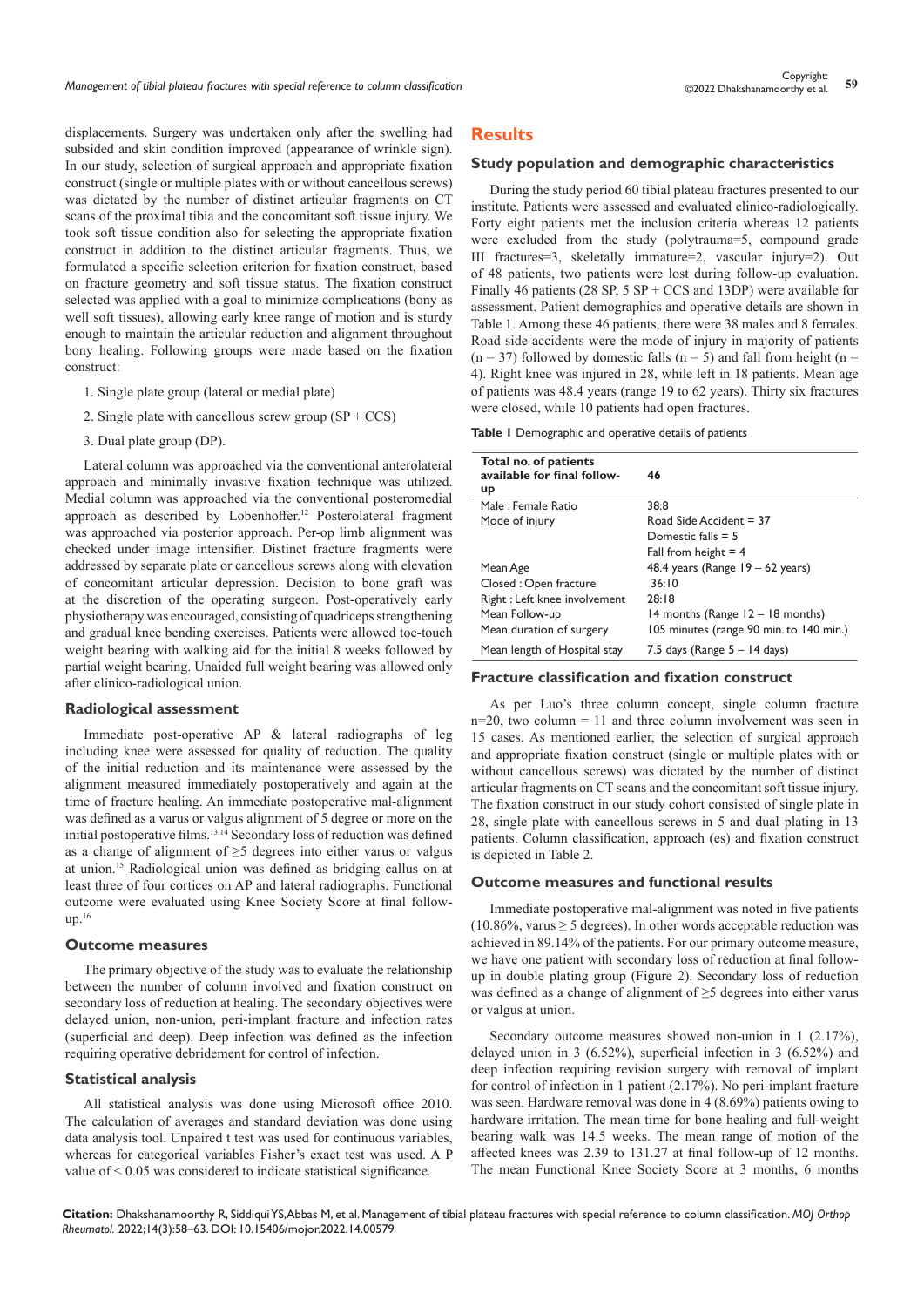and 12 months was compared between columns 1, 2 and 3 using the one-way ANOVA test with post-hoc bonferroni test for inter-group comparisons. The mean Functional Knee Society Score at 3 months was significantly more among column 1 than columns 2 and 3. The

#### **Table 2** Column classification and fixation construct

| Column classification | Type of column involved      | No. of patients<br>(n) | Approach                               | <b>Fixation construct</b>         |
|-----------------------|------------------------------|------------------------|----------------------------------------|-----------------------------------|
| One column            | Lateral                      | 17                     | Lateral                                | Lateral Plate alone               |
|                       | Medial                       |                        | Medial                                 | Medial Plate alone                |
|                       | Posterior                    |                        |                                        |                                   |
| Two column            | Latera I + Medial            | 9                      | Latera $1 +$ Medial = 2 cases          | Lateral + Medial plate $= 2$      |
|                       |                              |                        | Lateral $= 6$ cases                    | Lateral Plate alone $= 6$         |
|                       |                              |                        | Lateral + Posteromedial = $\vert$ case | Lateral + Posteromedial = $\vert$ |
|                       | Lateral + Posterior          | 0                      |                                        |                                   |
|                       | Medial + Posterior           |                        | Posteromedial $= 2$ cases              | Posteromedial =2                  |
| Three column          | Lateral + Medial + Posterior | 15                     | Lateral $=$ 5 cases                    | Lateral Plate $+$ CCS = 5         |
|                       |                              |                        | Lateral $+$ Medial $=$ 8 cases         | Lateral $+$ Medial $= 8$          |
|                       |                              |                        | Lateral $+$ Posteromedial $=$ 2 cases  | Latera I+ Posteromedial $= 2$     |



#### **Figure 1**

a & b) Pre-operative CT showing Luo's three column fracture.

c) Plain radiograph of the patient showing bicondylar fracture with coronal split.

d) Post-operative radiograph showing acceptable reduction and alignment.

e) Radiograph at healing with maintenance of reduction and alignment.

# **Discussion**

Tibial Plateau fractures are usually high energy injuries involving young adults, majority resulting as a consequence of road side accidents  $(80.43\%)$ , as was observed in our study.<sup>17</sup> In our study, the mean age was 48.4 years, affecting primarily males. Severe soft tissue compromise is commonly accompanied with high energy tibial plateau fractures, which must be taken into contemplation while plotting out the management plan. Literature dictates staged management for achieving optimal outcome of both bone and soft tissue component of the injury as it allows settling of soft tissue injury, and consequent definitive management.<sup>2,18,19</sup> In our study, the mean interval between injury and surgery was 6.4 days and most of the cases were initially managed either with back slab or skeletal traction. Open fractures (n=10) were debrided at presentation. Earlier studies have reported a mean time to surgery of 9.2 days.<sup>20</sup> and 8.5 to 9 days.<sup>21</sup> Our mean interval between injury and surgery was less as compared to previous studies due to inclusion of compound fractures in the study, which underwent debridement at presentation followed by definite treatment as per the study protocol.

Management of tibial plateau fractures have evolved over the last two decades with the advancements in implant design, fixation construct based on fracture personality and utilization of surgical approaches to optimally deal with the soft tissue and bony component of injury simultaneously. The major advancement is change from radiological centered management to CT based management, especially of the shear fracture patterns and articular depression for obtaining good outcome.1,2

mean Functional Knee Society Score at 6 months was significantly more among column 1 compared to column 3 which was significantly more than column 2. At later follow ups it was found to be not

significant in our study population.

# **Fracture reduction vs fixation construct**

Our study highlights the utility of fixation principles based on column classification in treating tibial plateau fractures, with achievement of reduction and its maintenance at healing (Figure 1). In our study, immediate postoperative mal-alignment was noted in five patients (10.86%, varus  $> 5$  degrees). Among these five malalignment cases one case was from single column fracture and two cases each from two and three column fractures. However, there were no significant differences in the incidence of immediate postoperative alignment regardless of fracture pattern or type of fixation. This suggests that we were able to achieve an acceptable reduction in 89.14% of the patients regardless of the technique chosen or method of fixation used. This was in concordance with the study performed by Weaver MJ, which concluded that immediate post-operative alignment was not related to the fixation construct.<sup>14</sup> The mal-reduction in our study is comparable to the results published in earlier studies. Barei<sup>20</sup> and Grosling<sup>22</sup> reported 10% and 23% incidence of immediate postoperative mal-alignment in their studies respectively.

# **Secondary loss of reduction**

In our study varus collapse was seen in one patient (2.17%, Figure 2), measured in terms of change in medial proximal tibial angle (mPTA  $\geq$ 5 degree). Prior to three column classification, only few studies hypothesized that lateral construct alone may not be as effective as double plating construct in preventing secondary loss of reduction at healing.13,23 Certain biomechanical studies comparing fixation methods for tibial plateau fractures have demonstrated a slight superiority of dual plating over lateral locked plating with respect to both subsidence and cumulative load to failure with repetitive loading.<sup>22,24</sup> Other studies have not shown a significant difference.<sup>25</sup> Weaver MJ in 2011 evaluated the relationship between fracture pattern and fixation construct with secondary loss of reduction at healing.<sup>14</sup> They concluded that in most of the patients with bicondylar tibial plateau fractures with fracture line in sagittal plane, lateral plate alone is as effective as dual plating in maintaining reduction and alignment at healing. Conversely, bicondylar fractures with coronal split, treated with lateral plate alone, showed higher rate of loss of reduction and alignment at healing. Analogous to Weaver MJ, our study also

**Citation:** Dhakshanamoorthy R, Siddiqui YS,Abbas M, et al. Management of tibial plateau fractures with special reference to column classification. *MOJ Orthop Rheumatol.* 2022;14(3):58‒63. DOI: [10.15406/mojor.2022.14.00579](https://doi.org/10.15406/mojor.2022.14.00579)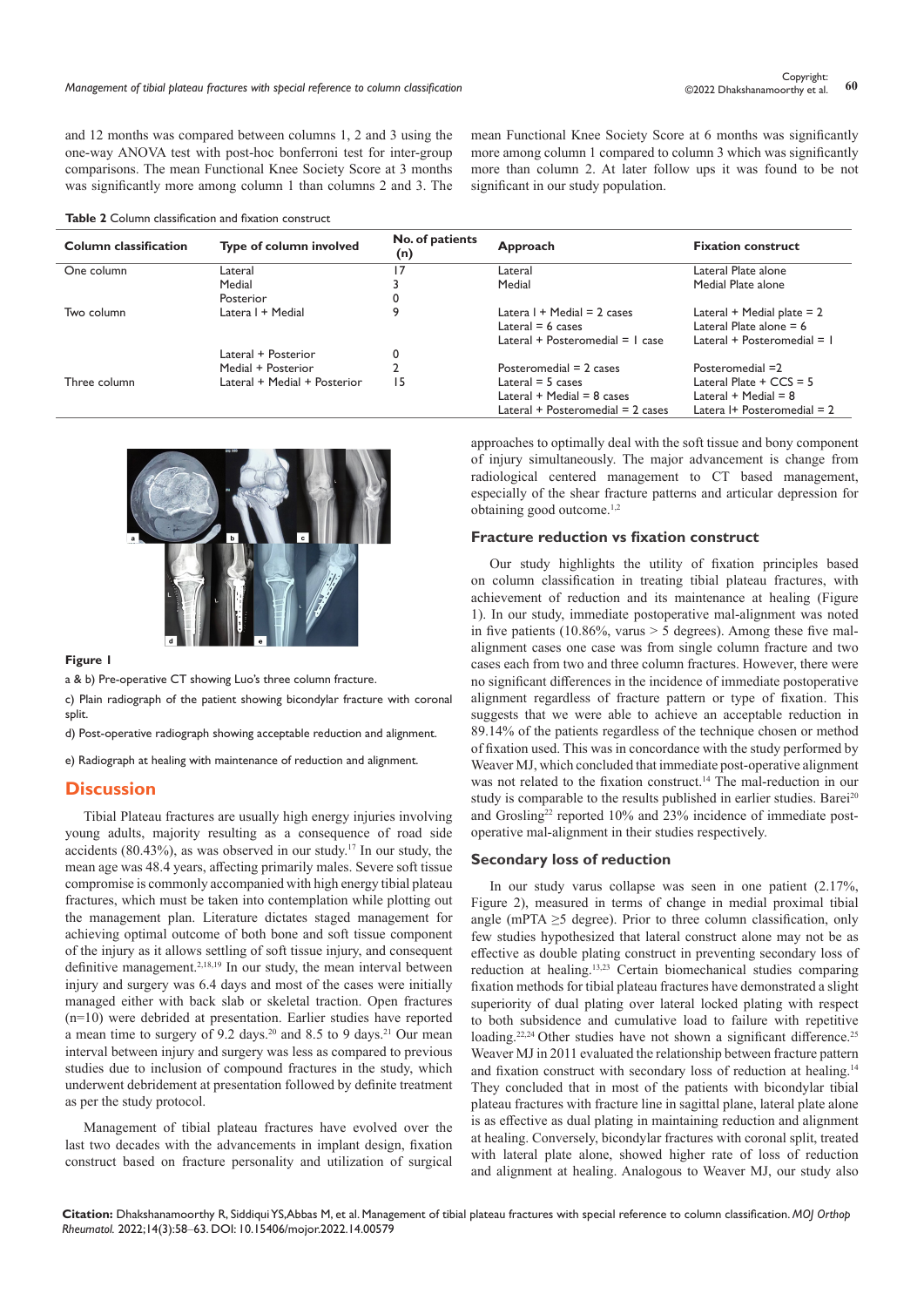supports that lateral construct alone perform well in fracture patterns with no medial fracture line or a non-coronal fracture line. In nut shell, the column classification emphasizes upon for exactly delineating the fracture geometry, especially of the medial condyle in tibial plateau fractures, by using 3-D CT scans, as the plain radiographs fails to delineate the exact fracture geometry. CT scans clearly outlines the fracture geometry along with the principal fracture lines, thus differentiating the coronal shear fragment from the sagittal one.<sup>1,2, 1</sup> The orientation of the principal fracture lines on CT scan (coronal vs sagittal) governs the fixation construct. However, the concomitant soft tissue injury should also be taken into consideration while planning the treatment. Hence we used postero-medial plate in cases with coronal split to buttress the fragment in addition to the lateral plate. In cases of sagittal orientation of fracture line of the medial fragment, cancellous screws along with lateral plate were used to fix the fragment, so as to prevent further soft tissue damage to already traumatized soft tissue envelop. Our approach is in accordance with Weaver MJ.<sup>14</sup> However, Trikha V emphasizes on dual plating in all cases where postero-medial fragment is present.<sup>2</sup> Neogi DS also opined that a single lateral plate may not hold the medial fragment effectively and may lead to loss of reduction and alignment.<sup>21</sup> Table 3 compares the incidence of loss of reduction and alignment at healing, as reported in literature.



### **Figure 2**

a) Pre-operative CT showing Luo's three column fracture.

b) Plain radiograph of the patient showing depressed bicondylar fracture with coronal split.

c) Post-operative radiograph showing acceptable mPTA of 80.5 degrees.

d) Radiograph at healing showing secondary loss of reduction (varus collapse) with change of mPTA  $\geq$  5 degrees. The mPTA at healing was 75.4 degrees.

The delayed union was seen in 3 (6.52%) and infected non-union in one (2.17%). For controlling deep infection we have to remove the implant before fracture union and consolidation (Figure 3). Hence the patient landed into non-union. Patient was offered revision surgery, which was not done because of patient refusal for revision surgery. The superficial infection rate (6.52%) and deep infection rate (2.17%) in our study was comparable to earlier studies.<sup>2,20,21</sup> Literature quotes 23 to 88% infection rates with double plate osteosynthesis through a single extensile incision, while it drops down to 4.7 to 8.4% with the dual-incision double plating technique.31,32 Furthermore, with LISS fixation, it is reported to range from  $0\%$  to 22%.<sup>31, 33,34</sup>

In our study, the patient who developed infected non-union was having three column fracture (Schatzker's type 5), sustained injury due to high velocity trauma (motor vehicle accident). Patient was having extensive soft tissue damage. Although we have fixed the fracture with single plate along with cancellous screw, even then patient developed deep infection which required debridement and removal of implant. This case in our study emphasizes the need for addressing the soft tissue envelop optimally and if required utilizing the other modalities of fixation of complex tibial plateau fractures associated with severe soft tissue injuries.35 Morris in 2013, based on his observations also suggested that Schatzker's type V & VI fractures have a significant autonomous effect on development of deep infection,<sup>36</sup> as was seen in our patient. The concept that fracture type could reflect the severity of soft tissue injury to a certain extent is also supported by few other studies.<sup>32,37</sup> We believe that the timing and method of definite fixation of the fracture is the key to reduce infection rate and soft tissue complications.



#### **Figure 3**

a) Clinical photograph of the knee with leg, showing severe soft tissue injury.

b) Pre-operative CT showing Luo's three column fracture.

c) Plain radiograph of the patient showing bicondylar fracture with coronal split.

d) Post-operative radiograph showing acceptable reduction and alignment with fixation construct consisting of lateral plate and medial screw. Severe soft tissue injury prevented us from utilization of fixation construct consisting of multiple plates, as per Luo's column fixation concept.

e) Radiograph after debridement and removal of implant for eradicating deep infection. Also note development of non-union as a consequence of removal of implant for controlling deep infection before fracture union and consolidation.

**Table 3** Literature review comparing the incidence of secondary loss of reduction

| <b>Study</b>                        | No of<br>patients | Loss of alignment/<br>varus collapse<br>(No. of patients) |
|-------------------------------------|-------------------|-----------------------------------------------------------|
| Cong Feng Luo et al. <sup>22</sup>  | 287               | Nil                                                       |
| Florence Unno et al. $23$           | 101               | 3(2.9%)                                                   |
| Hong Wei Chen et al. <sup>24</sup>  | 39                | Nil                                                       |
| Barei et al. <sup>25</sup>          | 83                | 2(2.4%)                                                   |
| Devdutta Neogi et al. <sup>17</sup> | 61                | 5(8.2%)                                                   |
| Gosling et al. <sup>18</sup>        | 68                | 9(13.2%)                                                  |
| liang et al. <sup>26</sup>          | 84                | 3(3.57%)                                                  |
| Our Study                           | 46                | (2.17%)                                                   |

Luo's column specific fixation is the best treatment approach for tibial plateau fractures, as the classification is simple and dictates the fixation construct by identifying the number of articular fragments. The classification has led to use of multiple plates for fixation of complex tibial plateau fractures. The repercussions of the use of multiple plates on infection rates, soft tissue complications, implant irritation cannot be ignored and will better evolve in future. Nevertheless, Luo's classification is the ideal one for managing tibial plateau fractures, especially the coronal shear fragment.

**Citation:** Dhakshanamoorthy R, Siddiqui YS,Abbas M, et al. Management of tibial plateau fractures with special reference to column classification. *MOJ Orthop Rheumatol.* 2022;14(3):58‒63. DOI: [10.15406/mojor.2022.14.00579](https://doi.org/10.15406/mojor.2022.14.00579)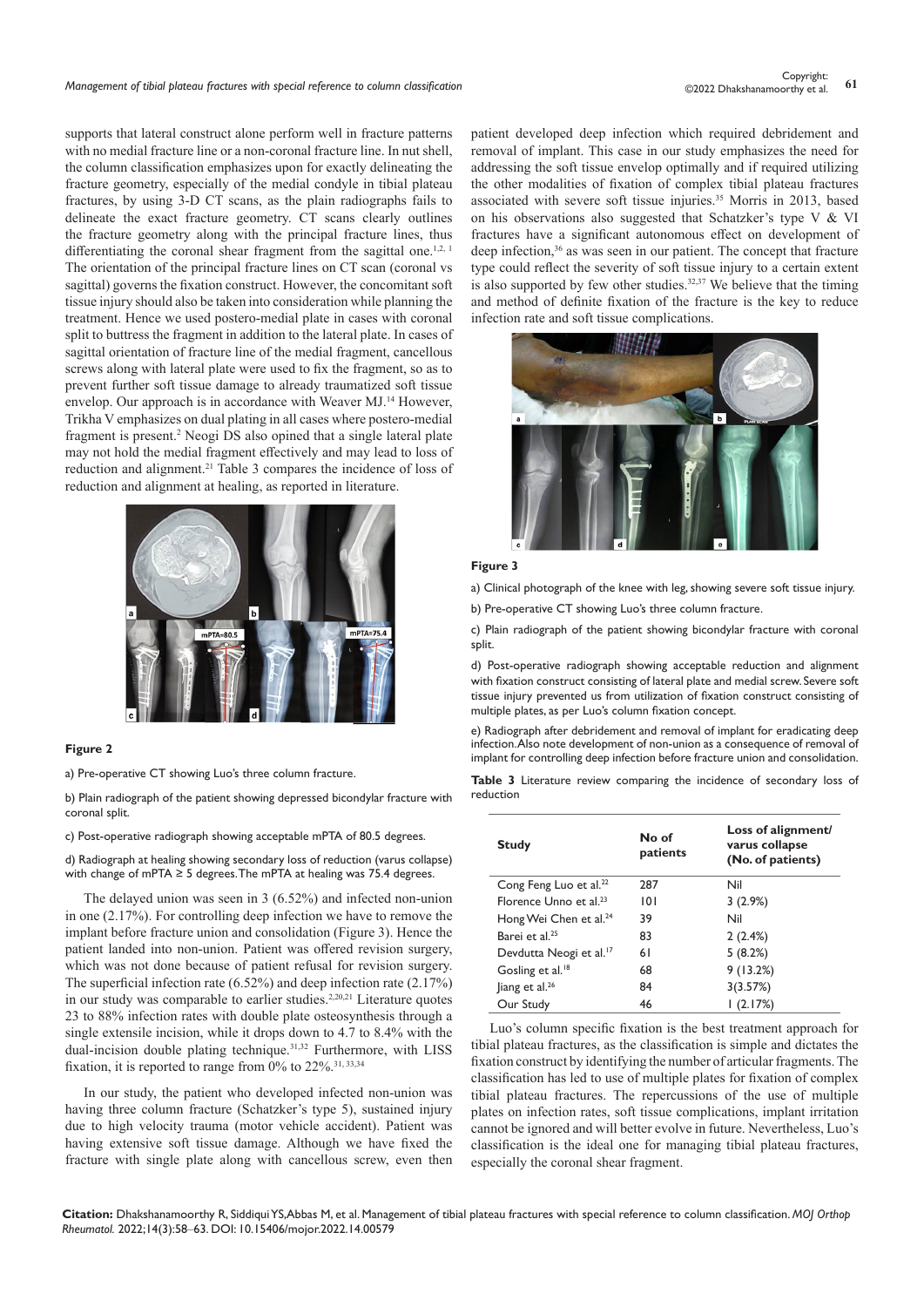Copyright:<br>Management of tibial plateau fractures with special reference to column classification **62** Copyright: **62** Copyright: **62** Copyright: **62** Copyright: **62** Copyright: **62** Copyright: **62** Copyright: **62** Conserv

### **Strengths, limitations and future recommendations**

Our study highlights the utility of fixation principles based on column classification in treating tibial plateau fractures, with achievement of reduction and its maintenance at healing. The strengths of the study are prospective nature of study, use of single classification (Luo's three column classification) for classifying fractures and definite treatment protocol based on distinct articular fragments and concomitant soft tissue injury. However small sample size, short follow-up and lack of comparative groups are the limitations of current study. Future studies with long follow-up are required for delineating the onset of occurrence of secondary osteoarthritis and its clinical significance in managing complex tibial plateau fractures.

# **Conclusion**

Luo's three column classification is an ideal classification in managing tibial plateau fractures as it dictates the appropriate fixation construct based on the number articular fragments. However it does not take into account the integrity of soft tissues, which is almost universal association with high velocity complex tibial plateau fractures. Hence, repercussions of use of fixation construct with multiple plates will unfold in future with long follow-up comparative studies addressing the bony as well as soft tissue complications. Hence we recommend further studies for establishing superiority of 3-column concept in managing tibial plateau fractures, especially the complex ones associated with severe soft tissue injuries.

# **Acknowledgments**

None.

# **Conflicts of interest**

The authors declare no conflicts of interest.

# **References**

- 1. [Luo CF, Sun H, Zhang B, et al. Three-column fixation for complex tibial](https://pubmed.ncbi.nlm.nih.gov/20881634/)  plateau fractures. *J Orthop Trauma.* [2010;24\(11\):683–692.](https://pubmed.ncbi.nlm.nih.gov/20881634/)
- 2. [Trikha V, Gaba S, Agrawal P, et al. CT based management of high energy](https://pubmed.ncbi.nlm.nih.gov/30705560/)  [tibial plateau fractures: A retrospective review of 53 cases.](https://pubmed.ncbi.nlm.nih.gov/30705560/) *J Clin Orthop Trauma.* [2019;10\(1\):201–208.](https://pubmed.ncbi.nlm.nih.gov/30705560/)
- 3. [Zhai Q, Hu C, Luo C. Multi-plate reconstruction for severe bicondylar](https://pubmed.ncbi.nlm.nih.gov/24346508/)  [tibial plateau fractures of young adults.](https://pubmed.ncbi.nlm.nih.gov/24346508/) *Int Orthop*. 2014;38(5):1031– [1035.](https://pubmed.ncbi.nlm.nih.gov/24346508/)
- 4. [Chang SM, Hu SJ, Zhang YQ, et al. A surgical protocol for bicondylar](https://pubmed.ncbi.nlm.nih.gov/25172362/)  [four- quadrant tibial plateau fractures.](https://pubmed.ncbi.nlm.nih.gov/25172362/) *Int Orthop.* 2014;38(12):2559– [2564.](https://pubmed.ncbi.nlm.nih.gov/25172362/)
- 5. [El Gioushy A, Hegazy G, El Sherief A. Three-column Internal Fixation](https://ejhm.journals.ekb.eg/article_37909_687edd8db906484cfe106e9fdb102b2e.pdf)  [System for Comminuted Fracture of the Tibial Plateau.](https://ejhm.journals.ekb.eg/article_37909_687edd8db906484cfe106e9fdb102b2e.pdf) *The Egyptian [Journal of Hospital Medicine](https://ejhm.journals.ekb.eg/article_37909_687edd8db906484cfe106e9fdb102b2e.pdf)*. 2019;76(2):3425–3431.
- 6. [Prat-Fabregat S, Camacho-Carrasco P. Treatment strategy for tibial](https://pubmed.ncbi.nlm.nih.gov/28461952/)  [plateau fractures: an update.](https://pubmed.ncbi.nlm.nih.gov/28461952/) *EFORT Open Rev.* 2017;1(5):225–232.
- 7. [Byanjankar S, Shrestha R, Sharma JR, et al. Use of Three-column](https://www.longdom.org/open-access/use-of-threecolumn-classification-system-to-manage-tibial-plateaufracture.pdf)  [Classification System to Manage Tibial Plateau Fracture, Nepal, Orthop.](https://www.longdom.org/open-access/use-of-threecolumn-classification-system-to-manage-tibial-plateaufracture.pdf)  *[Muscular Syst.](https://www.longdom.org/open-access/use-of-threecolumn-classification-system-to-manage-tibial-plateaufracture.pdf)* 2021;10:310.
- 8. [Zhu Y, Hu CF, Yang G, et al. Inter-observer reliability assessment of](https://pubmed.ncbi.nlm.nih.gov/24025650/)  [the Schatzker, AO/OTA and three-column classification of tibial plateau](https://pubmed.ncbi.nlm.nih.gov/24025650/)  fractures. *[J Trauma Manag Outcomes.](https://pubmed.ncbi.nlm.nih.gov/24025650/)* 2013;7(1):7.
- 9. [Schatzker J, McBroom R, Bruce D. The tibial plateau fracture. The](https://pubmed.ncbi.nlm.nih.gov/445923/)  [Toronto experience 1968–1975.](https://pubmed.ncbi.nlm.nih.gov/445923/) *Clin Orthop Relat Res.* 1979;138:94– [104.](https://pubmed.ncbi.nlm.nih.gov/445923/)
- 10. [Hoekstra H, Kempenaers K, Nijs S. A revised 3-column classification](https://pubmed.ncbi.nlm.nih.gov/27277073/)  [approach for the surgical planning of extended lateral tibial plateau](https://pubmed.ncbi.nlm.nih.gov/27277073/)  fractures. *[Eur J Trauma Emerg Surg](https://pubmed.ncbi.nlm.nih.gov/27277073/)*. 2017;43(5):637–643.
- 11. [Gustilo RB, Anderson JT. Prevention of infection in the treatment of one](https://pubmed.ncbi.nlm.nih.gov/773941/)  [thousand and twenty-five open fractures of long bones: retrospective and](https://pubmed.ncbi.nlm.nih.gov/773941/)  prospective analyses*[. J Bone Joint Surg Am.](https://pubmed.ncbi.nlm.nih.gov/773941/)* 1976;58(4):453–458.
- 12. [Lobenhoffer P, Gerich T, Bertram T, et al. Particular posteromedial](https://pubmed.ncbi.nlm.nih.gov/9492642/)  [and posterolateral approaches for the treatment of tibial head fractures](https://pubmed.ncbi.nlm.nih.gov/9492642/)*. Unfallchirurg*[. 1997;100\(12\):957–967.](https://pubmed.ncbi.nlm.nih.gov/9492642/)
- 13. [Ali AM, El-Shafie M, Willet KM. Failure of fixation of tibial plateau](https://pubmed.ncbi.nlm.nih.gov/11972075/)  fractures*. J Orthop Trauma.* [2002;16\(5\):323–329.](https://pubmed.ncbi.nlm.nih.gov/11972075/)
- 14. [Weaver MJ, Harris MB, Strom AC, et al. Fracture pattern and fixation](https://pubmed.ncbi.nlm.nih.gov/22169068/)  [type related to loss of reduction in bicondylar tibial plateau fractures.](https://pubmed.ncbi.nlm.nih.gov/22169068/)  *Injury.* [2012;43\(6\):864–869.](https://pubmed.ncbi.nlm.nih.gov/22169068/)
- 15. [Paley D, Herzenberg JE, Tetsworth K, et al. Deformity planning for](https://pubmed.ncbi.nlm.nih.gov/8028886/)  [frontal and sagittal plane corrective osteotomies.](https://pubmed.ncbi.nlm.nih.gov/8028886/) *Orthop Clin North Am.* [1994;25:425–465.](https://pubmed.ncbi.nlm.nih.gov/8028886/)
- 16. [Insall JN, Dorr LD, Scott RD, et al. Rationale of the Knee Society](https://pubmed.ncbi.nlm.nih.gov/2805470/)  clinical rating system*[. Clin Orthop Relat Res](https://pubmed.ncbi.nlm.nih.gov/2805470/)*. 1989;1(248):3–4.
- 17. [Marsh JL, Smith ST, Do TT. External fixation and limited internal](https://pubmed.ncbi.nlm.nih.gov/7744891/)  [fixation for complex fractures of the tibial plateau.](https://pubmed.ncbi.nlm.nih.gov/7744891/) *J Bone Joint Surg Am.* [1995;77\(5\):661–673.](https://pubmed.ncbi.nlm.nih.gov/7744891/)
- 18. [Egol KA, Tejwani NC, Capla EL, et al. Staged management of high](https://pubmed.ncbi.nlm.nih.gov/16056075/)[energy proximal tibia fractures \(OTA types 41\): the results of a](https://pubmed.ncbi.nlm.nih.gov/16056075/)  [prospective, standardized protocol](https://pubmed.ncbi.nlm.nih.gov/16056075/)*. J Orthop Trauma.* 2005;19(7):448– [455.](https://pubmed.ncbi.nlm.nih.gov/16056075/)
- 19. [Tejwani NC, Achan P. Staged management of high-energy proximal](https://pubmed.ncbi.nlm.nih.gov/15517860/)  tibia fractures. *Bull Hosp Jt Dis.* [2004;62\(1-2\):62–66.](https://pubmed.ncbi.nlm.nih.gov/15517860/)
- 20. [Barei DP, Nork SE, Mills WJ, et al. Complications associated with](https://pubmed.ncbi.nlm.nih.gov/15507817/)  [internal fixation of high-energy bicondylar tibial plateau fractures](https://pubmed.ncbi.nlm.nih.gov/15507817/)  [utilizing a two-incision technique.](https://pubmed.ncbi.nlm.nih.gov/15507817/) *J Orthop Trauma*. 2004;18(10):649– [657.](https://pubmed.ncbi.nlm.nih.gov/15507817/)
- 21. [Neogi DS, Trikha V, Mishra KK, et al. Comparative study of single](https://pubmed.ncbi.nlm.nih.gov/26015609/)  [lateral locked plating versus double plating in type C bicondylar tibial](https://pubmed.ncbi.nlm.nih.gov/26015609/)  plateau fractures. *Indian J Orthop*[. 2015;49\(2\):193–198.](https://pubmed.ncbi.nlm.nih.gov/26015609/)
- 22. [Grosling T, Schandelmaier P, Muller M, et al. Single lateral locked](https://pubmed.ncbi.nlm.nih.gov/16205161/)  [screw plating of bicondylar tibial plateau fractures.](https://pubmed.ncbi.nlm.nih.gov/16205161/) *Clin Orthop Relat Res*[. 2005;439:207–214.](https://pubmed.ncbi.nlm.nih.gov/16205161/)
- 23. [Barei DP, O'Mara TJ, Taitsman LA, et al. Frequency and morphology of](https://pubmed.ncbi.nlm.nih.gov/18317051/)  [the posteromedial fragment in bicondylar tibial plateau fracture patterns.](https://pubmed.ncbi.nlm.nih.gov/18317051/)  *J Orthop Trauma.* [2008;22\(3\):176–182.](https://pubmed.ncbi.nlm.nih.gov/18317051/)
- 24. [Higgins TF, Klatt J, Bachus KN. Biomechanical analysis of bicondylar](https://pubmed.ncbi.nlm.nih.gov/17485994/)  [tibial plateau fixation: how does lateral locking plate fixation compare to](https://pubmed.ncbi.nlm.nih.gov/17485994/)  dual plate fixation? *J Orthop Trauma.* [2007;21\(5\):301–306.](https://pubmed.ncbi.nlm.nih.gov/17485994/)
- 25. [Grosling T, Schandelmaier P, Marti A, et al. Less invasive stabilization](https://pubmed.ncbi.nlm.nih.gov/15475851/)  [of complex tibial plateau fractures. A biomechanical evaluation of](https://pubmed.ncbi.nlm.nih.gov/15475851/)  [a unilateral locked screw plate and double plating.](https://pubmed.ncbi.nlm.nih.gov/15475851/) *J Orthop Trauma.*  [2004;18:546–551.](https://pubmed.ncbi.nlm.nih.gov/15475851/)
- 26. [Wang Y, Luo C, Zhu Y, et al. Updated Three-Column Concept in surgical](https://pubmed.ncbi.nlm.nih.gov/27211226/)  [treatment for tibial plateau fractures - A prospective cohort study of 287](https://pubmed.ncbi.nlm.nih.gov/27211226/)  patients. *Injury.* [2016;47\(7\):1488–1496.](https://pubmed.ncbi.nlm.nih.gov/27211226/)
- 27. [Unno F, Lefaivre KA, Osterhoff G, et al. Is Early Definitive Fixation](https://pubmed.ncbi.nlm.nih.gov/28072649/)  [of Bicondylar Tibial Plateau Fractures Safe? An Observational Cohort](https://pubmed.ncbi.nlm.nih.gov/28072649/)  Study. *J Orthop Trauma.* [2017;31\(3\):151–157.](https://pubmed.ncbi.nlm.nih.gov/28072649/)
- 28. Chen HW, Zhou SH, Liu Gd. et al. [An extended anterolateral approach](https://pubmed.ncbi.nlm.nih.gov/25217317/)  [for posterolateral tibial plateau fractures.](https://pubmed.ncbi.nlm.nih.gov/25217317/) *Knee Surg Sports Traumatol Arthrosc. 2015;*[23:3750–3755.](https://pubmed.ncbi.nlm.nih.gov/25217317/)